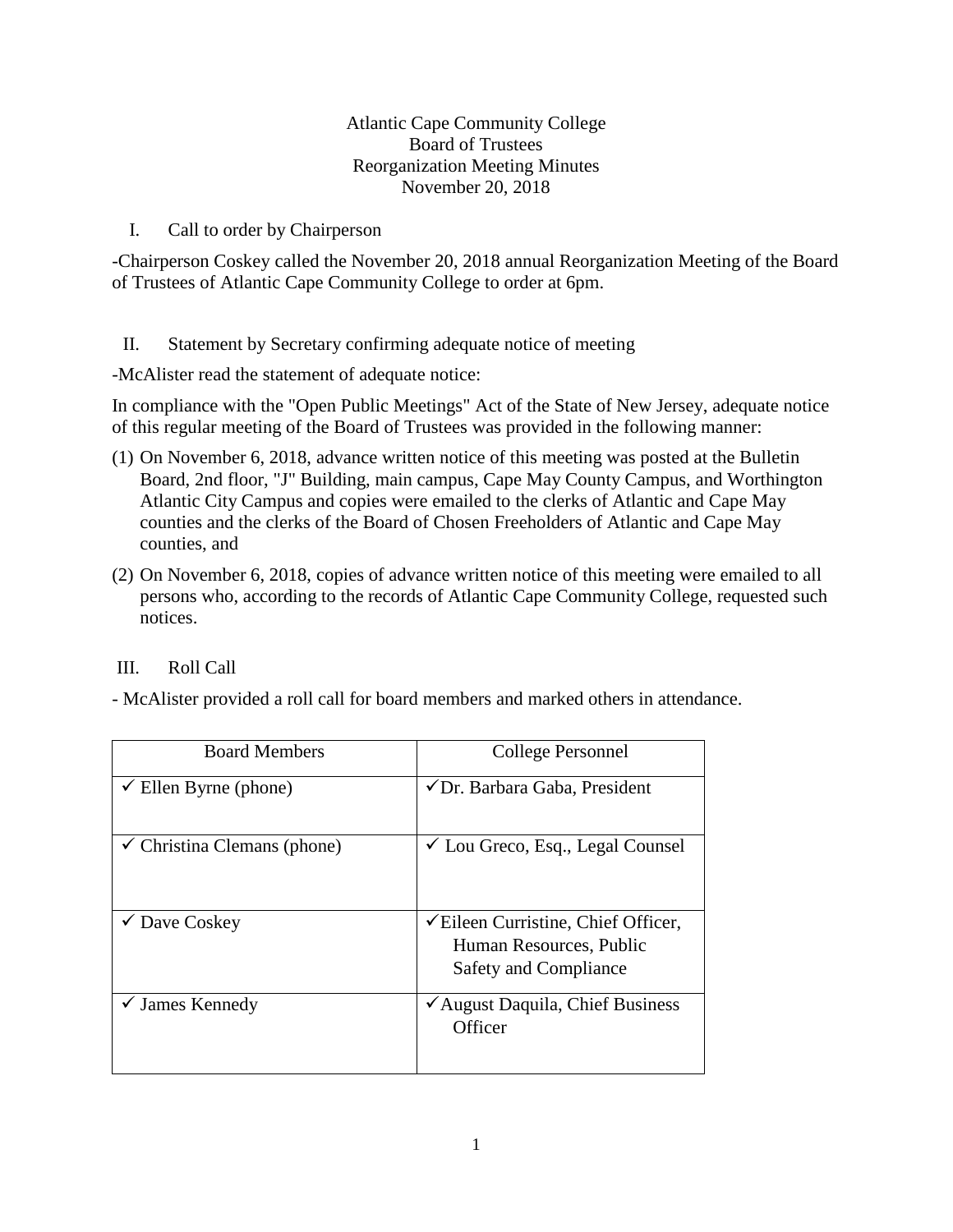| <b>Board Members</b>                         | <b>College Personnel</b>                                                                         |
|----------------------------------------------|--------------------------------------------------------------------------------------------------|
| $\checkmark$ Brian Lefke                     | √ Jean McAlister, Board Secretary,<br>Chief of Staff, and Dean of<br><b>Resource Development</b> |
| ✓ Meghan Clark, Alumni                       | √Dr. Josette Katz, Vice President,                                                               |
| Representative (phone)                       | <b>Academic Affairs</b>                                                                          |
| ✔ Daniel Money                               | └ Leslie Jamison, Chief Financial<br>Officer                                                     |
| √ Maria K. Mento                             | √ Dr. Vanessa O'Brien-                                                                           |
|                                              | McMasters, Dean, Institutional                                                                   |
|                                              | Research, Planning &                                                                             |
|                                              | <b>Effectiveness and Information</b>                                                             |
|                                              | <b>Technology Services</b>                                                                       |
| $\checkmark$ Robert Bumpus                   | √Paula Stewart Davis, Dean of                                                                    |
|                                              | <b>Student Affairs and Enrollment</b>                                                            |
|                                              | Management                                                                                       |
| √ Dr. Judith DeStefano-Anen                  | ✓ Donna Vassallo, Dean of                                                                        |
|                                              | Worthington Atlantic City                                                                        |
|                                              | Campus, and Dean of Career                                                                       |
| X Donald J. Parker                           | Education                                                                                        |
|                                              | ✔ Laura Batchelor, Executive<br>Director of Marketing and                                        |
|                                              | <b>College Relations</b>                                                                         |
|                                              |                                                                                                  |
| $\sqrt{\phantom{a}}$ Maria Torres            | X Maria Kellett, Dean of Cape May                                                                |
|                                              | County Campus, Associate Dean of                                                                 |
|                                              | <b>Resource Development</b>                                                                      |
| $\checkmark$ Helen Walsh                     |                                                                                                  |
| <b>Others in Attendance</b>                  |                                                                                                  |
| $\checkmark$ Freeholder E. Marie Hayes, Cape | Bonnie Lindaw, Atlantic                                                                          |
| <b>May County Government</b>                 | <b>County Government</b>                                                                         |

IV. Executive Session.

-At 6:07pm, Chairperson Coskey requested to motion to enter into Executive Session. Trustee Money motioned, Trustee Lefke seconded.

ROLL CALL ALL AYES NO NAYS NO ABSTENTION Motion carried.

Secretary's Note-The Board resumed in Regular Session at 6:35pm.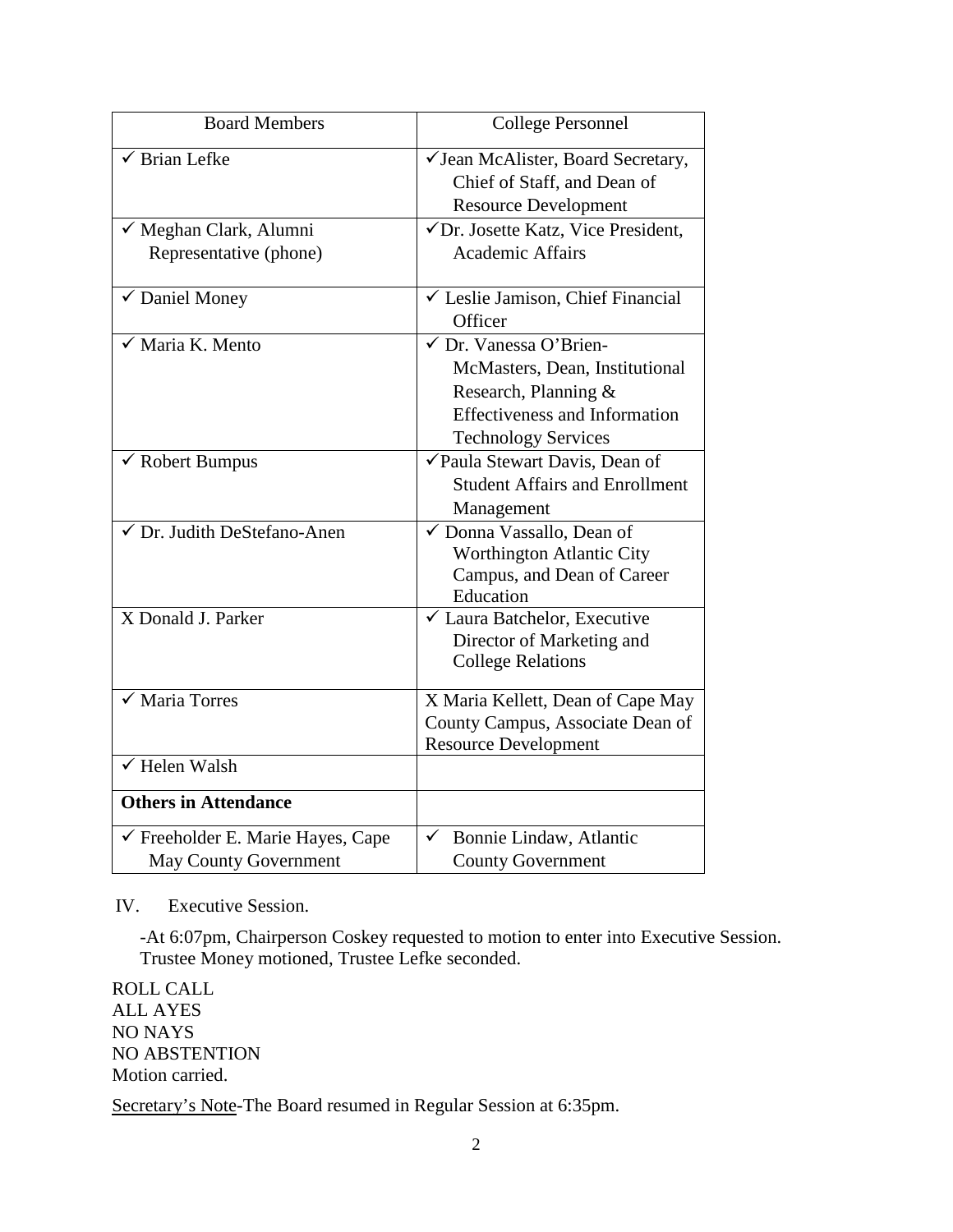V. Nominations for Chairperson

-Chairperson Coskey asked that Trustee Torres present the nominations.

a. Nominations closed

-Torres stated that the nominating committee nominates Trustee Maria Mento for the position of Chairperson of the Board of Trustees.

-Trustee Torres asked if there were any nominations for Chairperson from the Floor. None noted.

-Trustee Money motioned to close nominations for chairperson, Trustee Walsh seconded.

ROLL CALL AYES NO NAYS ABSTENTION- Chairperson Coskey abstained

Motion carried.

b. Election of Chairperson

- Trustee Money made a motion to approve Trustee Mento as Chairperson, Trustee Walsh seconded.

ROLL CALL AYES NO NAYS ABSTENTION- Trustee Coskey abstained

Motion carried.

-The Board congratulated Chairperson Mento and recognized that she was the first Atlantic Cape Alumna to be Chairperson of the Board of Trustees.

c. Chair turned over to Chairperson by Chairperson pro-tempore

-Trustee Coskey thanked Trustee Torres and the committee and thanked all the Trustees, Dr. Gaba, the Cabinet, faculty and staff for their support during the last two years. Coskey recognized that Trustee Evans called him almost every day for support and guidance.

-Trustee Lefke acknowledged Trustee Coskey's work in both counties and keeping the Board informed.

-Chairperson Mento noted that Trustee Coskey served as Chairperson during a very critical time, including the selection of a new College President.

VI. Nominations for Vice Chairperson

d. Nominations closed

-Chairperson Mento asked Torres to proceed with Vice-Chairperson nominations.

-Trustee Torres stated that the nominating committee nominates James Kennedy for the position of Vice-Chairperson.

-Trustee Torres asked if there were any nominations for Vice-Chairperson from the floor. None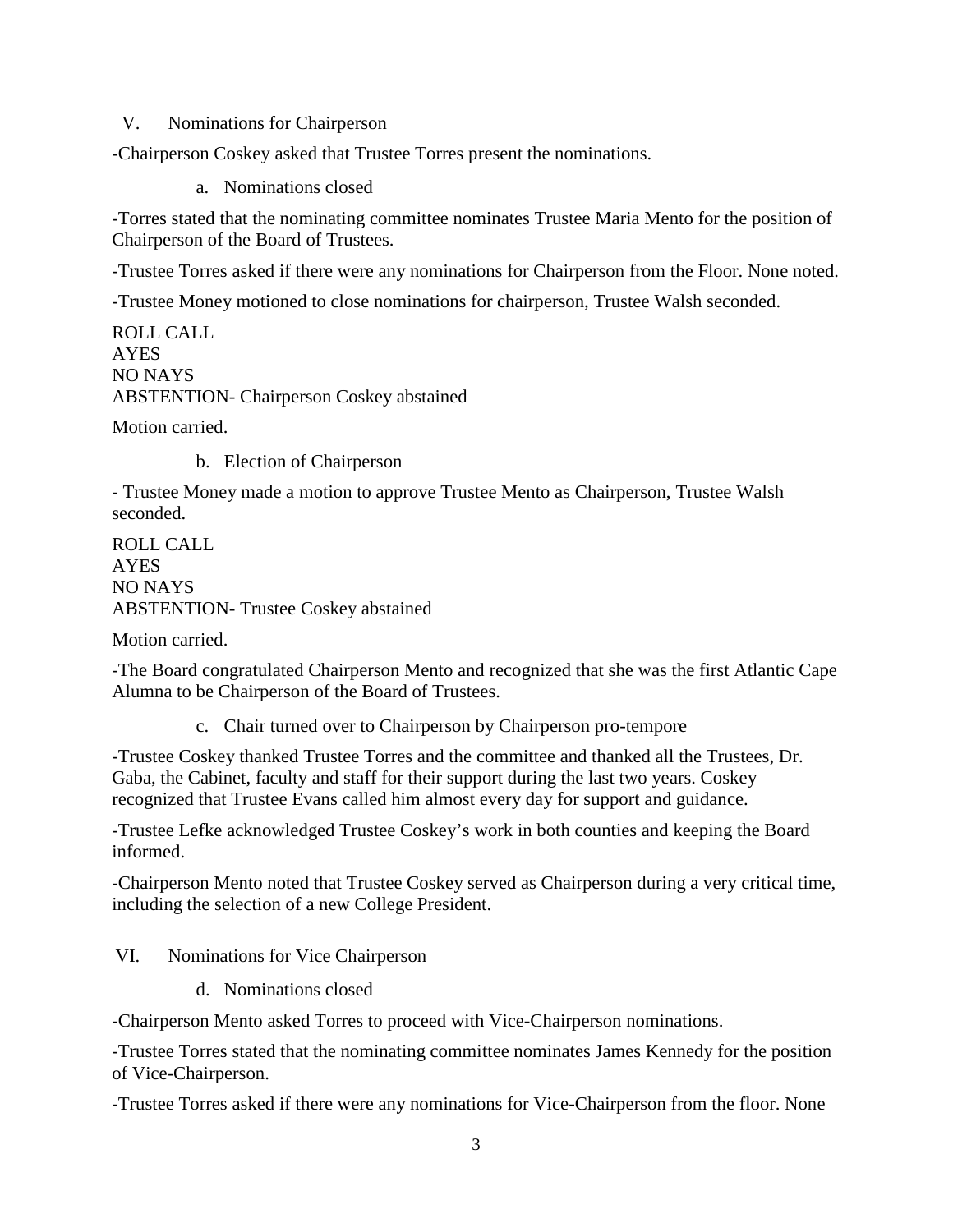noted.

-Trustee Money motioned to close nominations for Vice-Chairperson, Trustee Coskey seconded.

ROLL CALL AYES NO NAYS ABSTENTION- Trustee Kennedy abstained

Motion carried.

e. Election of Vice Chairperson

-Trustee Money motioned to approve James Kennedy as Vice-Chairperson, Coskey seconded.

ROLL CALL AYES NO NAYS ABSTENTION- Trustee Kennedy abstained Motion carried.

VII. Nominations for Treasurer

f. Nominations closed

- Chairperson Mento asked Torres to proceed with the Treasurer nomination.

- Trustee Torres stated that the nominating committee nominates Trustee Ellen Byrne for the position of Treasurer.

- Trustee Torres asked if there were any nominations for Treasurer from the floor. None noted.

- Trustee Money motioned to close nominations for Treasurer, Trustee Coskey seconded.

ROLL CALL AYES NO NAYS ABSTENTIONS-Trustee Kennedy abstained

Motion Carried.

g. Election of Treasurer

-Trustee Torres motioned to approve Trustee Kennedy as Treasurer, Trustee Coskey seconded.

ROLL CALL AYES NO NAYS ABSTENTIONS-Kennedy abstained Motion carried.

VIII. Appointment of Secretary of the Board

- Trustee Torres motioned to reappoint Jean McAlister to Secretary of the Board and Trustees.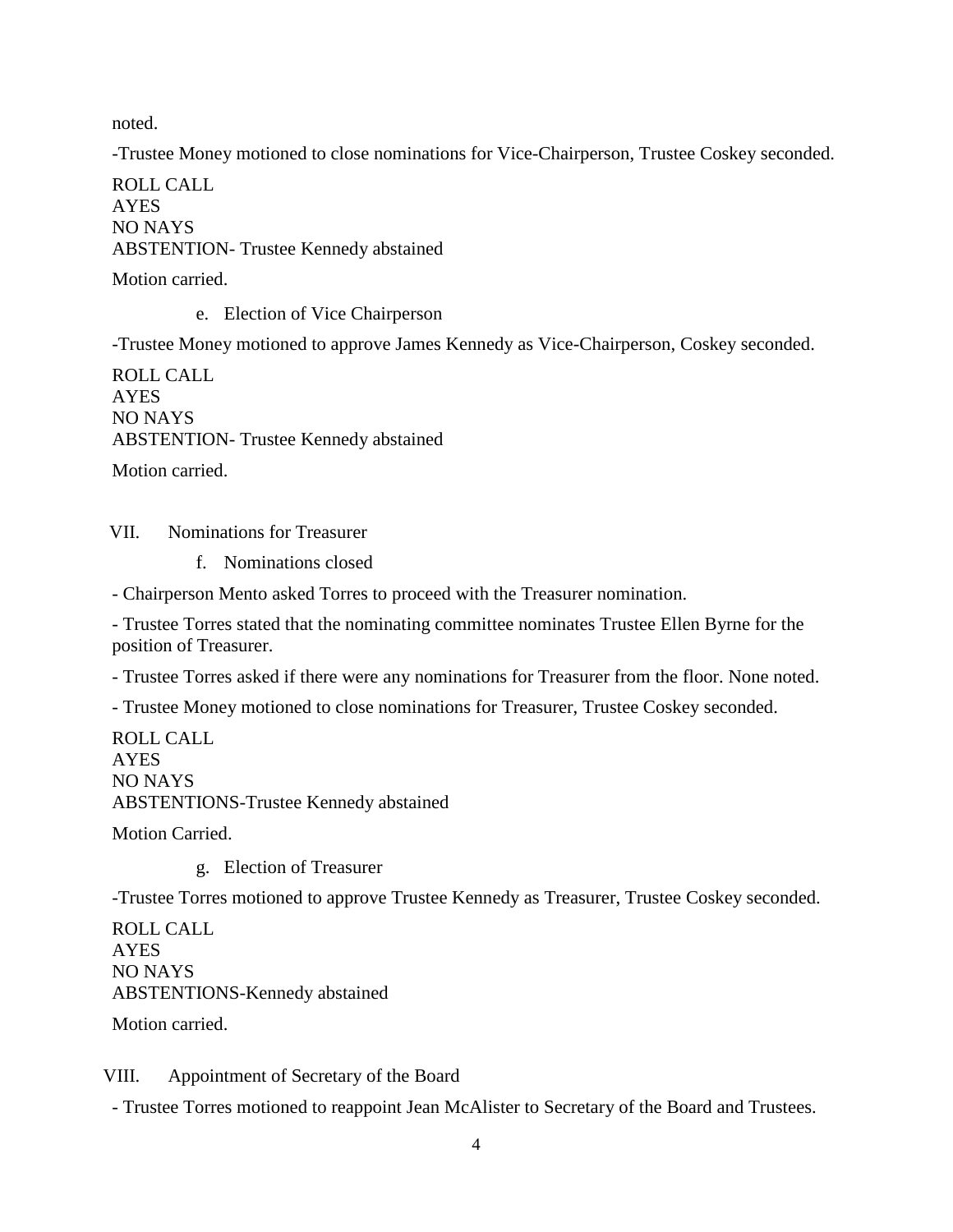Coskey seconded.

ROLL CALL ALL AYES NO NAYS NO ABSTENTIONS

Motion carried.

IX. Adoption of Regular Meeting schedule

-Chairperson Mento requested adoption of the 2018-2019 meeting schedule as it appears in the packet, noting no meeting in July.

-Trustee Coskey motion to approve, Trustee Money seconded.

ROLL CALL ALL AYES NO NAYS NO ABSTENTIONS

Motion carried.

## X. Resolution #34, Banking Depositories

-Trustee Byrne asked Trustee Kennedy to read resolution #34.

-Trustee Kennedy stated that this Resolution is the annual Designation of Banking Depositories/Funds Transfer Agreements presented at the Reorganization meeting and defines the officials authorized as signatories on college checks, the number of signatures required (2), and the dollar amount limits for those signatures. The Resolution also authorizes ACH transfers for payroll and accounts payable liabilities and funds transfer agreements by one of the listed signatories.

-Jamison explained the check approval procedures.

-Trustee Kennedy motioned to approve, Trustee Money seconded.

ROLL CALL ALL AYES NO NAYS NO ABSTENTIONS

Motion carried.

XI. Appointments/Recruitment for Standing Committees

-Chairperson Mento requested that each board member please complete the "committee request" online survey, identifying preference of committee assignments. Please complete the survey by

December 11.